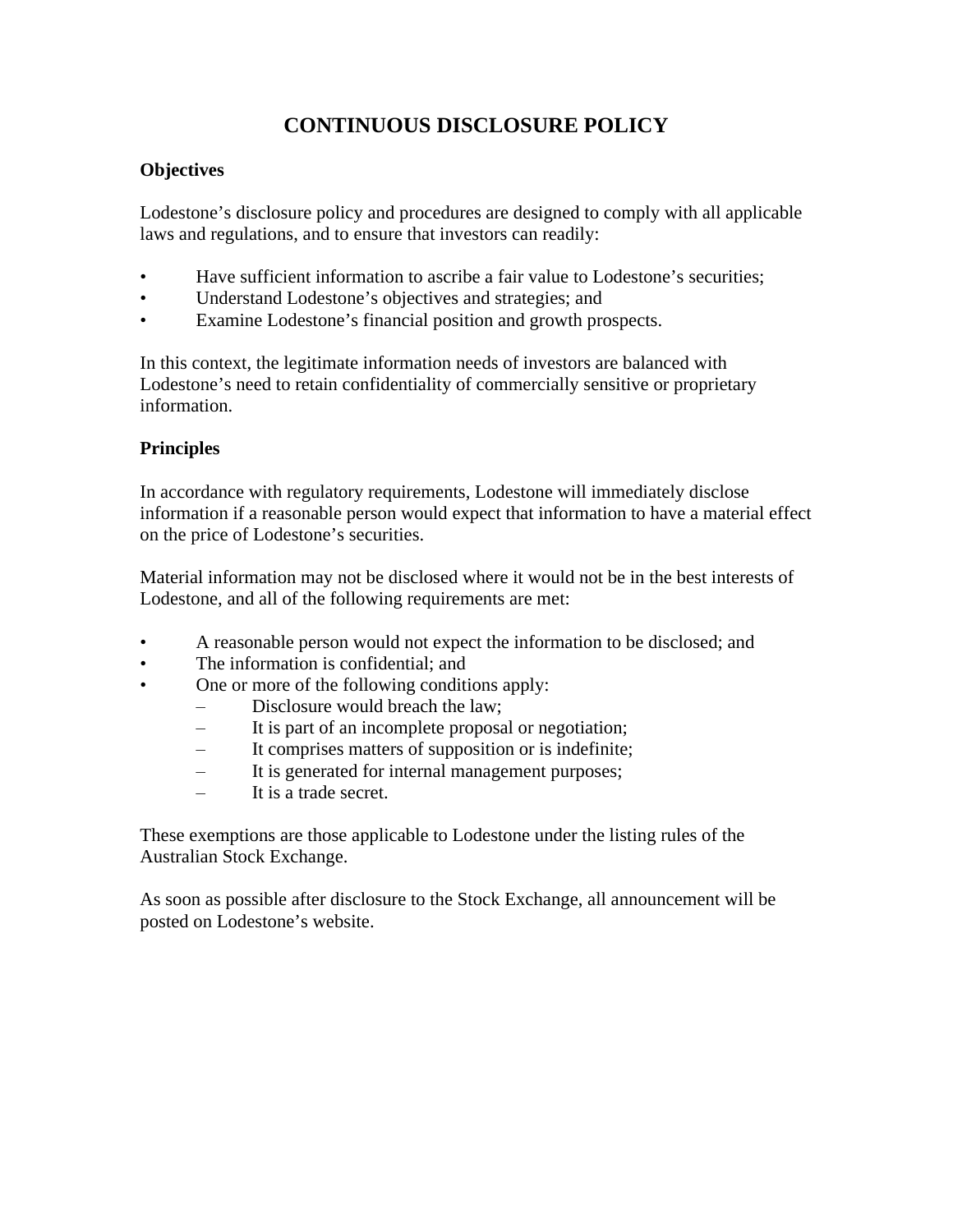## **Authorities**

The Directors and officers of Lodestone with the authority to disclose information publicly are:

- Chairman
- **Executive director**
- Company Secretary.

No other person is to disclose material or commercially sensitive information about Lodestone to external parties (media, analysts, shareholders, potential investors, etc.) without authorisation from the Chairman or Executive director.

#### **Guideline to Employees**

All employees who become aware of potentially price sensitive information which they reasonable consider may not be known to the Executive director or Board must immediately inform the Chairman, Executive director or Company Secretary of that information.

Employees are encouraged and requested to consider carefully whether information in their possession might fall into this category, and to seek the guidance of the Company Secretary if they are in any doubt.

No employee may respond to queries from the general media or analysts without the authority of the Executive director, and all such queries should immediately be referred to the Executive director, Chief Financial Officer or Company Secretary.

#### **Market Speculation**

It is the policy of Lodestone not to comment upon market rumours or speculation.

If it is assessed to be in the best interest of shareholders, Lodestone reserves the right to make comment if information is factually incorrect or misinterpreted.

Additionally, Lodestone will comment on market rumours if asked to do so by the Stock Exchange because there could be a false market in Lodestone's securities.